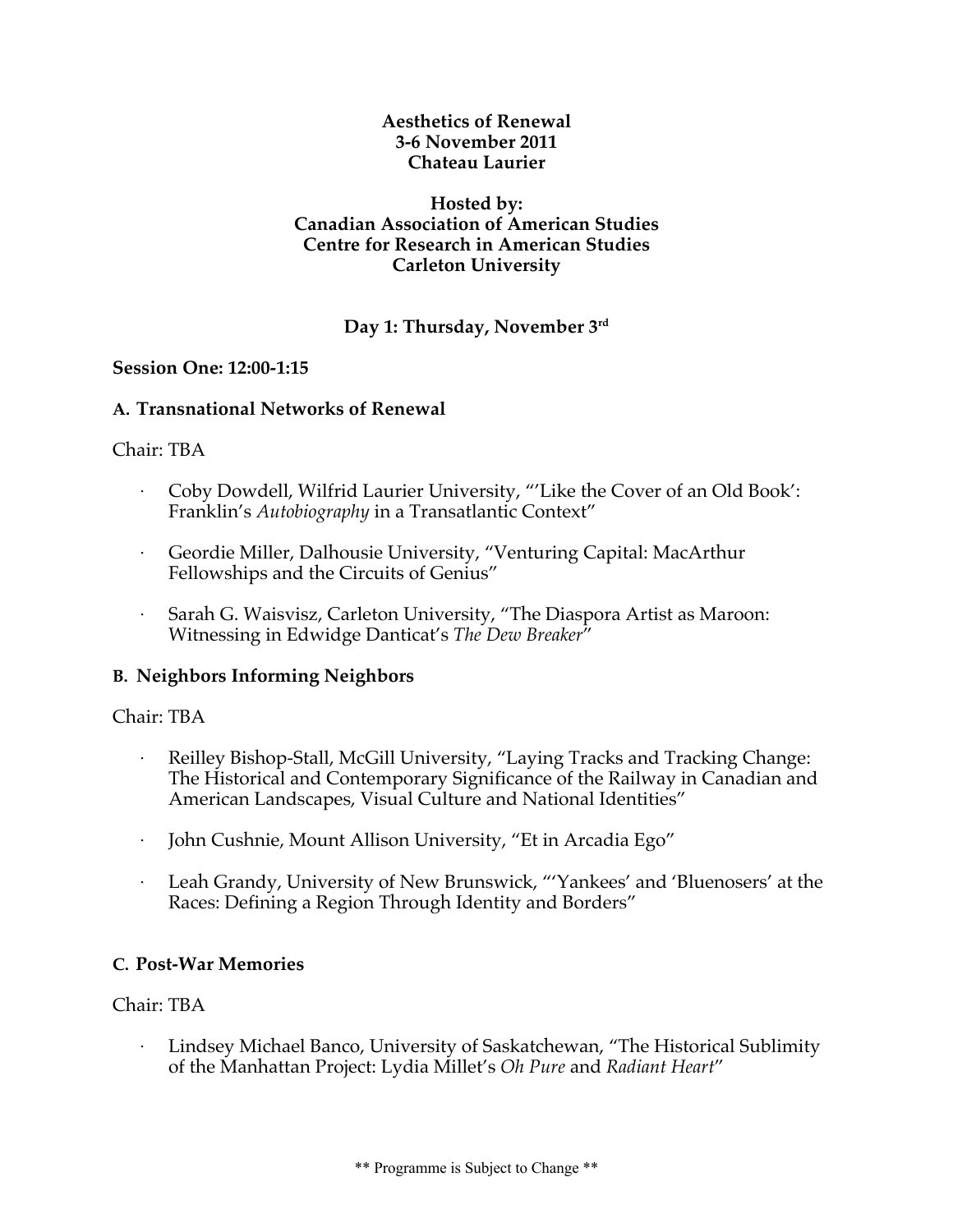- · Amanda Wicks, Louisiana State University, "Longing for the Absent Past: Nostalgia in *Fiskadoro*"
- · Robert Mousseau, Carleton University, "Turn Down the Jazz: Searching For a New Approach to Reading *On the Road*"

### **Session Two: 1:45-3:15**

### **A. Re-Educating America**

### Chair: TBA

- · Rhiannon Rogstad, University of Western Ontario, "American Peripatetic Renewal: Walking in the 21st Century"
- Samir Dayal, Bentley University, "The End of Education (as We Knew it)? An Aesthetics for Renewal in American Higher Education"
- · Richard Evans, Texas Tech University, "'A Confession of Defeat' Mormon Apologetics versus Academic Consensus (1879-1922)"

### **B. Re-Imagining Urban America**

#### Chair: TBA

- · Alex Young, Siena College, "Worldshaving"
- · Monica Manolescu, University of Strasbourg, "Reinventing the American City in Rebecca Solnit's *Infinite City*: A San Francisco Atlas"
- · Peter Robert Brown, York University, "The Values of Noir: Chinatown and the History of Los Angeles"

## **C. Trash or Treasure?**

- Scott Preston, University of New Brunswick, "Pickers vs. Hoarders: Representations of Trash & Treasures in America's Reality TV Landscape"
- · Ken Simpson, Thompson Rivers University, "Garbage and the Grotesque in Philip K. Dick's *Martian Time-Slip*"
- · Nemanja Protic, York University, "The Contemporary Return of the Grotesque: Badiou, Deleuze, Žižek, and Quentin Tarantino's *Inglourious Basterds*"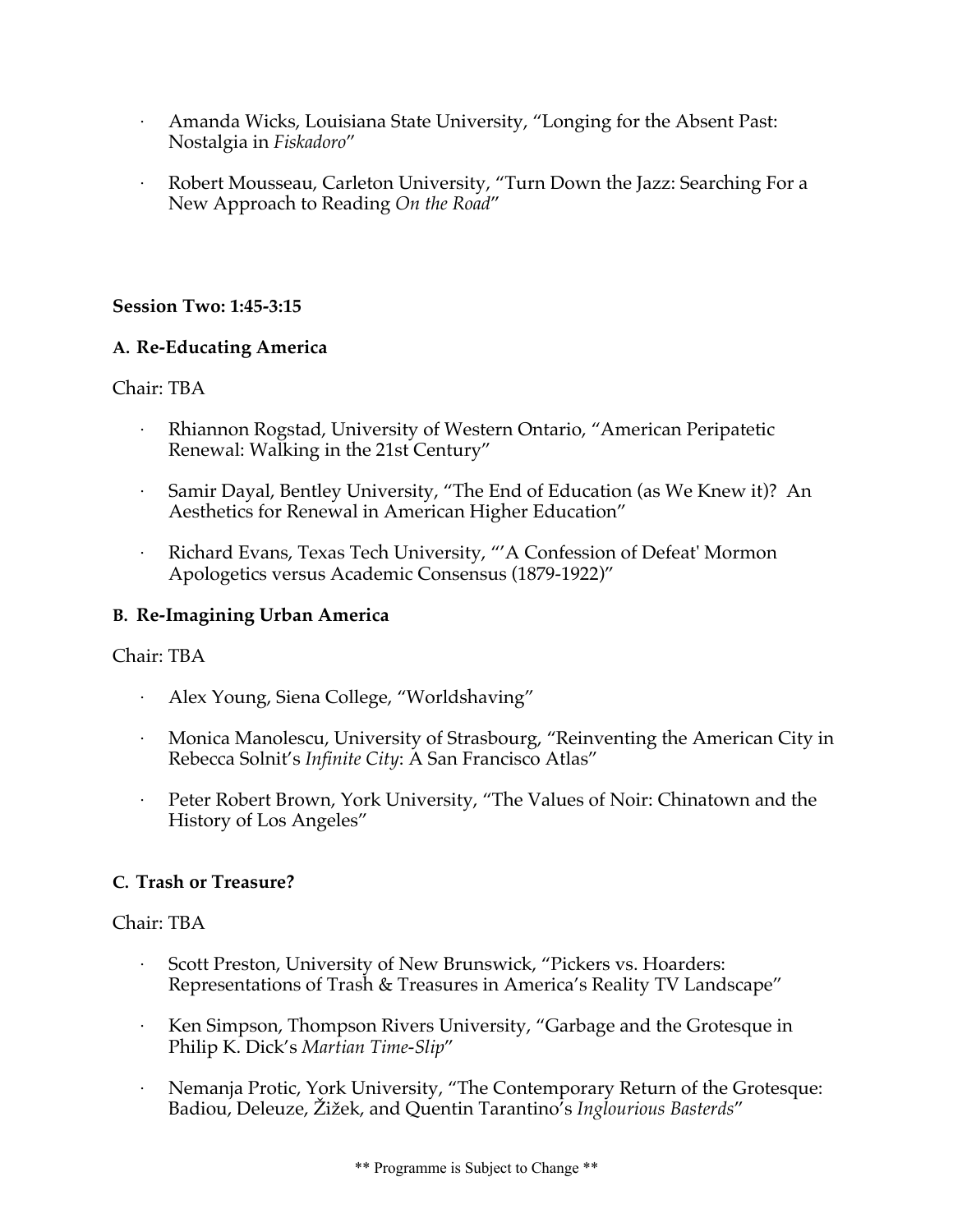· Jennifer Caruso, Minneapolis College of Art and Design/University of Minnesota, "Out of the Ruins of American Manufacturing: Towards an Aesthetics of 'Picking'"

### **First Plenary NAME 3:30-5:00**

## Tom Permultter, Government Film Commissioner and Chair of the National Film Board

*Cash bar reception will follow*

## Day 2: Friday, November 4<sup>th</sup>

### **Session One: 9:00-10:30**

## **A. Nostalgia**

Chair: TBA

- · Chris Vanderwees, Carleton University, "Falling Bodies and Nostalgia After 9/11"
- Jakub Zdebik, Carleton University and University of Ottawa, "Rough Pixels: Nostalgia in the Video Game Art of Cory Arcangel"
- · Terrance McDonald, Independent Scholar, "Nostalgic Nightmares: Images of the 1950s in *Blue Velvet* and *Tree of Life*"

## **B. Making "All Things New": Poetry out of the Past**

#### Chair: TBA

- Kevin McGuirk, University of Waterloo, "'a strange book of poetry found in a Norton wrapper': A.R. Ammons's *Ommateum*"
- · Craig Love, University of Waterloo, "Whitman, Dickinson, and the Renovation of Old Verse Forms"
- Matthew Smith, York University, "Love's Labour: An Ethics of Hope in Louis Zukofsky's 'A'"

## **C. Remaking the American Body**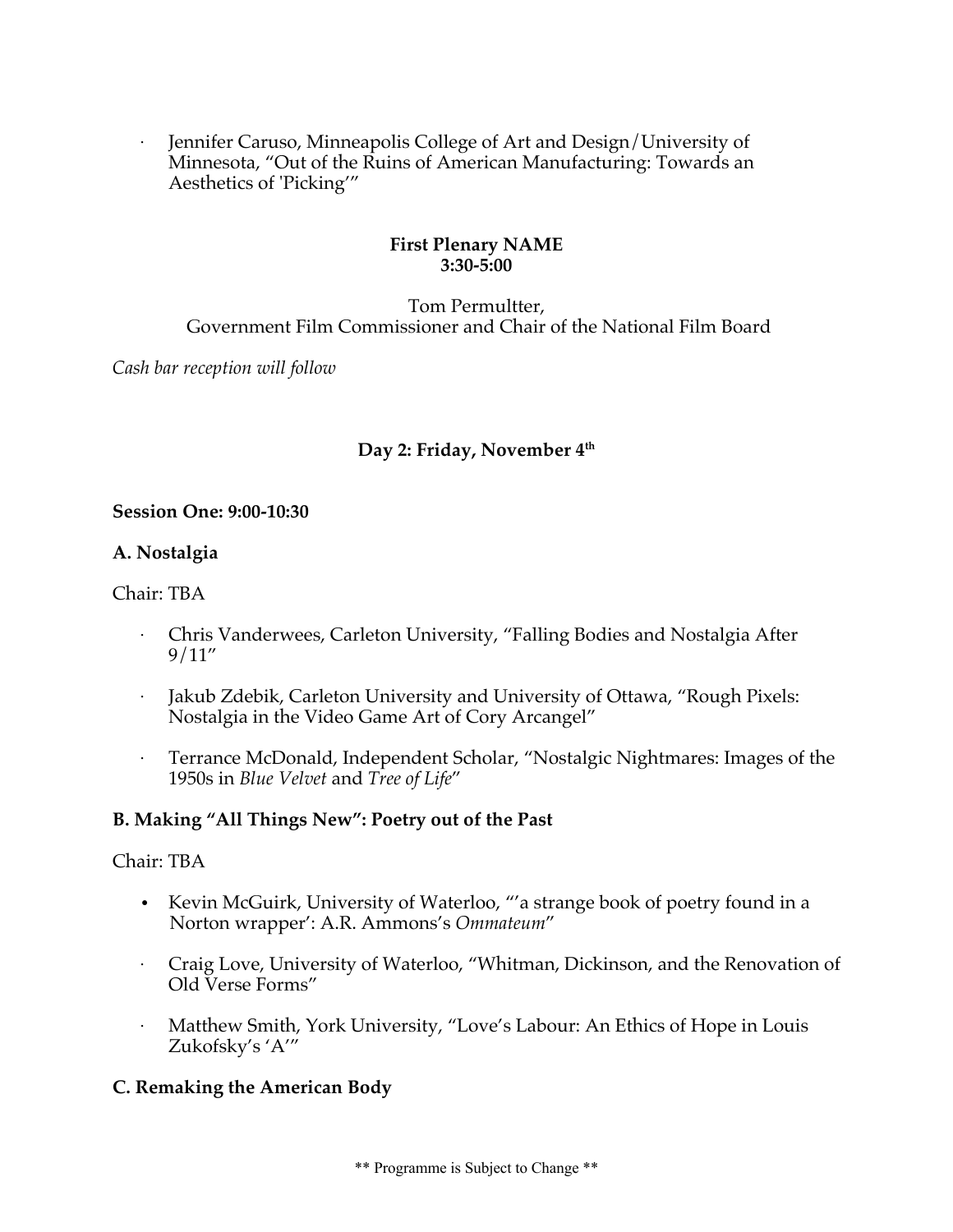## Chair: TBA

- Katie Aubrecht, University of Toronto, "Dwelling "In the Beyond": A Phenomenology of Disability Disclosure"
- · Ewa Luczak, University of Warsaw, "(The) Perfect Returns: Eugenics and American Popular Culture"
- Jason Demers, University of Toronto, "From Moral Reform to Supermaximum Security: The Biopolitics of Control Unit Prisons"

## **D. (Re) Fashioning Feminism**

Chair: TBA

- Elizabeth Groeneveld, University of Guelph, "(Re) Making: Crafting Public Cultures in Feminist Periodicals"
- · Clare Bermingham, University of Waterloo, "Fast Girls on the Track: Roller Derby and the Reinvention of Femininity in Contemporary American Narratives"
- · Heather Hillsburg, University of Ottawa, "Anger and Post-Feminism: Why it Won't Go Away"

## **Session Two: 10:45-12:15**

#### **A. Reinventing Space and Place**

#### Chair: TBA

- · Aaron Mauro, Queen's University, "'What Kinder Place Could There Be On Earth': Marilynne Robinson's Homely Aesthetics of Repose and Refuge"
- Alexander Eastwood, University of Toronto, "Escape and Renewal: Deep Regionalism and the American Lyric"
- · Mike McCleary, Wilfrid Laurier University, "(Re)Acquiring Spaces: The Politics of Aesthetic Renewal in Kim Stanley Robinson's *Red Mars*"

## **B. Film and the Remake**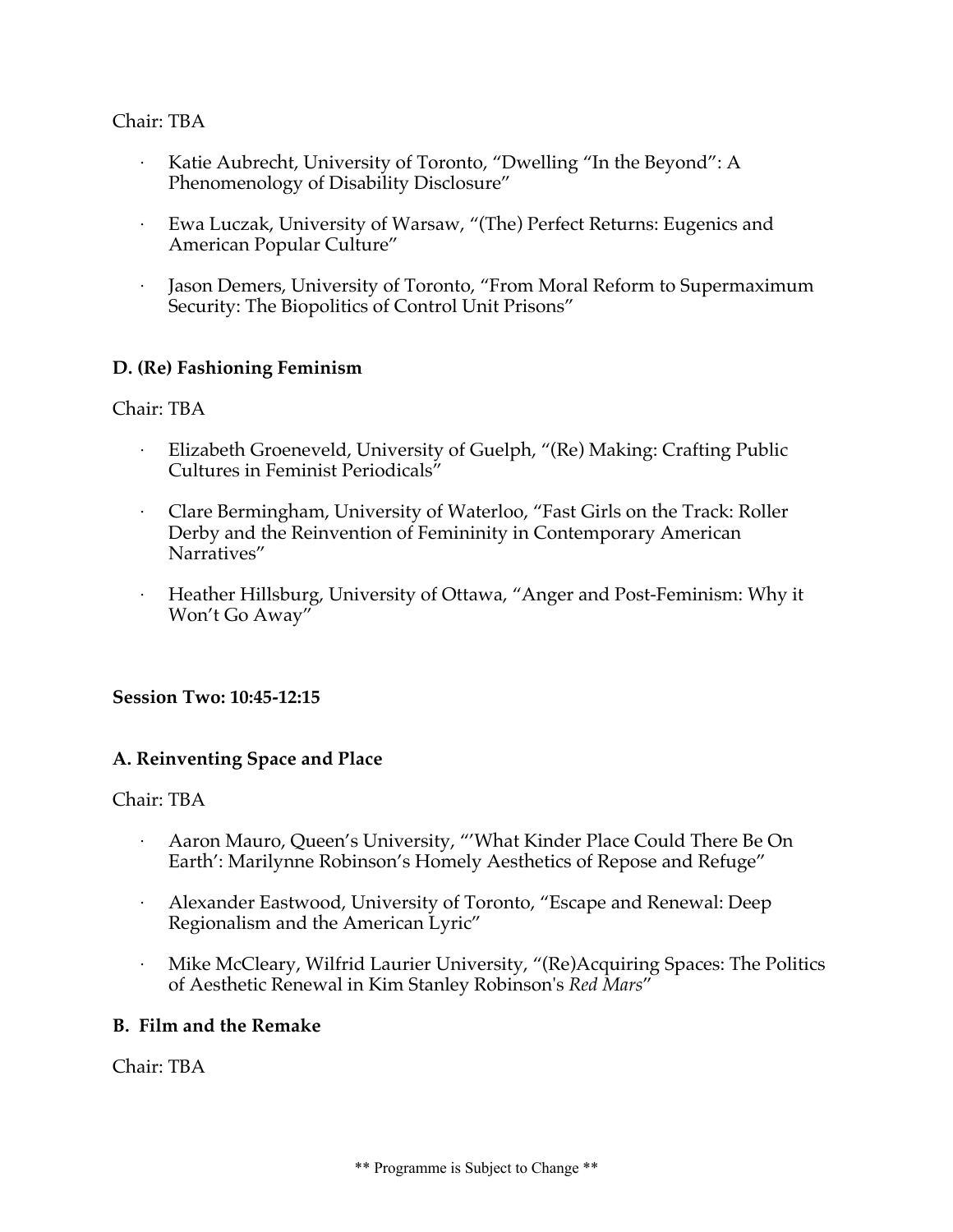- · David Briggs, University of Alberta, "Out of Time: Contemporary Horror Remakes America"
- · Theodore Steiner, "Truth, at Twenty-Four Frames Per Second: Interrogation of the Structural Properties of Language, History and their Plausible Semiotic Translation to the Screen in the Creation of an Autonomous Indigenous Identity"
- · Sara Villa, Université de Montréal, "Screening *On the Road*: How the Current Beats' Renaissance Helped Defeat the Cinematographic Ineffability of Kerouac's Novel"

## **C. Race and the Renewal of American Culture**

## Chair: TBA

- · Constance Chen, Loyola Marymount University, "East Asia and 'Neo-Orientalism' in the United States"
- · Claire Gullander, Trent University, "Bamboozled: Spike Lee and the Twenty-First Century Minstrel Show"
- · Jennifer Harris, Mount Allison University, "Digging up—and Using—the Past at Jupiter Hammon's House"
- · Ross Daniel Bullen, University of Western Ontario, "A Tale of Two Topsys"

## **D. Fashions of Renewal**

## Chair: TBA

- Lauren Downing, Parsons the New School for Design, "Performing Vintage: The Consumption and Cultivation of Identities at the Brooklyn Flea Market"
- · Carolyn Dowdell, Queen's University, "Eighteenth-Century Up-cycling: Garment Modification in Pre-Industrial England"
- · Eva Hagberg, University of California-Berkeley, "Finding Comfort in the Past: Contemporary Architecture's Dark Nostalgia for the 1920's and 30's"
- · Jean Thomas Tremblay, University of Ottawa, "Experiencing a Kitsch Space: The Contemporary Disjunction in Frank Lloyd Wright's Organicism"

### **Lunch: 12:15 - 1:30 Reading: Armand Ruffo CAAS Executive Meeting**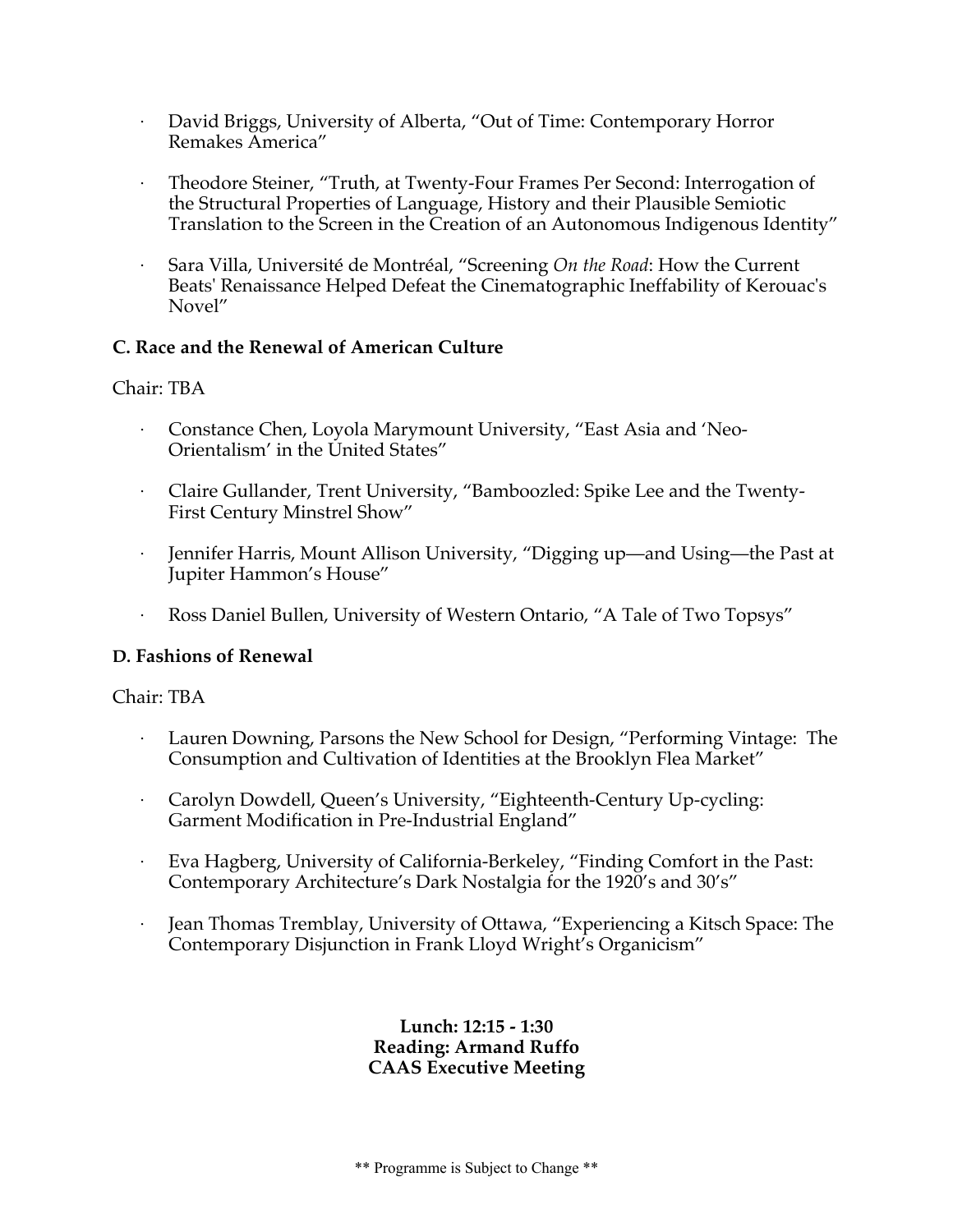## **Session Three: 1:30-3:00**

# **A. Re-Making Citizenship**

## Chair: TBA

- · Charmaine Eddy, Trent University, "The True Language of Citizenship: Recuperating a Genetics of Race in *True Blood*"
- · Wail Qattan, Independent Scholar, "Marked Borders and the Origins of Citizenship"
- · Julie Dufort, Université du Québec à Montréal, "The Representations of the United States-Mexico Border in Hollywood Movies: A Constant (Re)Definition of the American National Identity"

# **B. Archives of "the Popular"**

## Chair: TBA

- · Christine Bold, University of Guelph, "Princess Chinquilla"
- · Sara Humphreys, Trent University, "Archival Things"
- · Victoria Lamont, University of Waterloo, "Why We Completely Forgot About BM Bower"

# **C. Renewal, INC.**

## Chair: TBA

- · Daniel Opler, College of Mount Saint Vincent, "'To Guide Local Change': Columbia University and the Gentrification of Morningside Heights, 1947-1968"
- · Chris Button, University of New Brunswick, "Gaga over Gaga: The Consumerist Evolution of Hipsters in America"
- Patrick Manning, McMaster University "'Frontiers are all around us': Exploring Nostalgia, Amnesia and Commercialism in the Deindustrialized Pittsburgh Area"

# **D. Modernist Thought and the Anxiety of Renewal**

## Chair: TBA

Tim De Jong, University of Western Ontario, "Renewing the Time: Eliot on Literature and Mass Culture"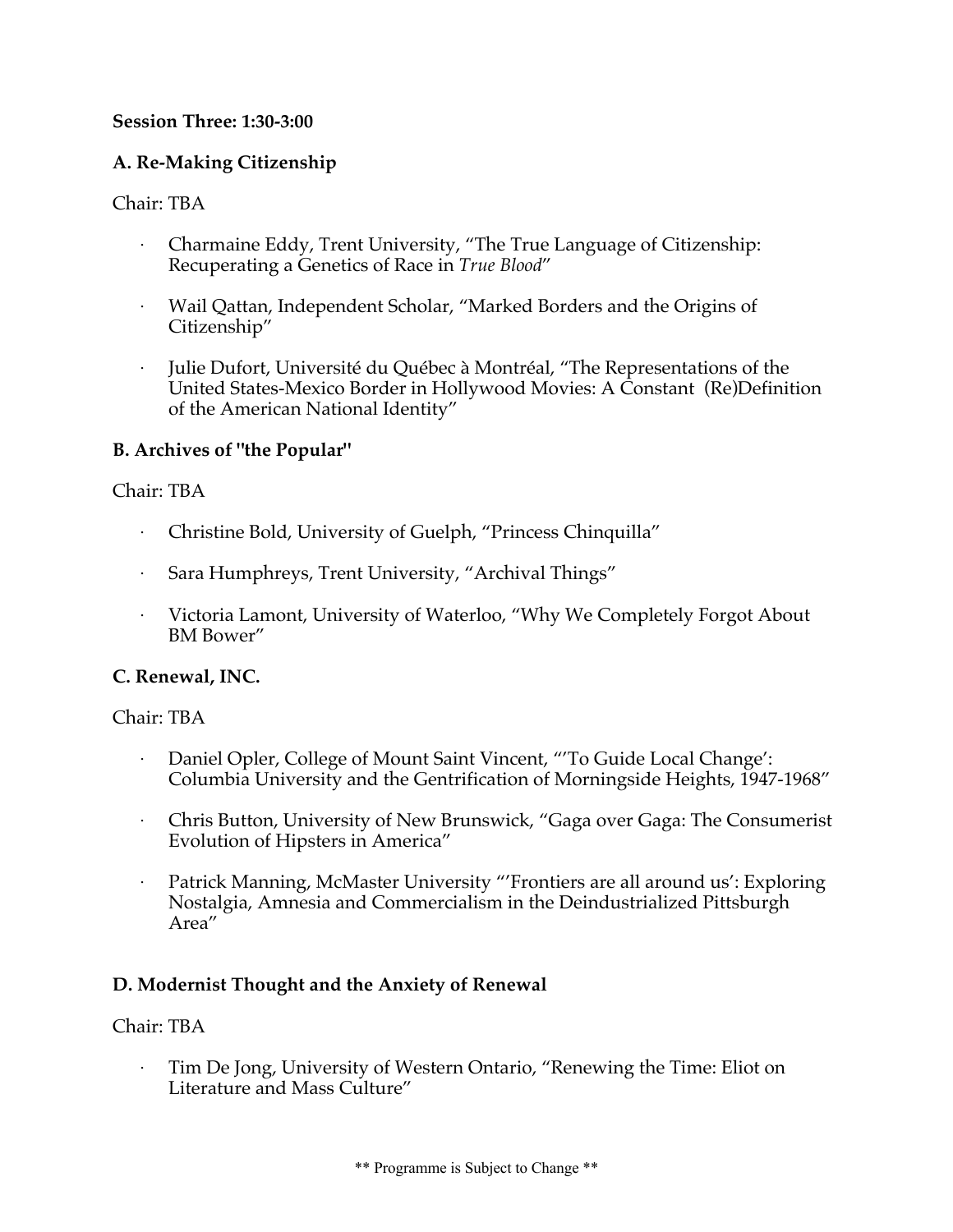- · Rasmus Simonsen, University of Western Ontario, "Modernist Prophecy?: The Case of Hart Crane"
- · Robert Morden, York University, "Pawnshop Modernism: *Miss Lonelyheart*'s Language of Things"

### **Second Plenary NAME 4:00-6:00**

"The Inward Turn: American Opera Revisits America's Past" Drs. Linda and Michael Hutcheons, University of Toronto

# **Day 3: Saturday, November 5th**

## **Session One: 9:00-10:30**

## **A. Visual and Public Art**

Chair: TBA

- · Sarah Cervenak, UNC-Greensboro, "Dis/membering as Re/Membering: Race, Sexuality and Value in the Art of Leonardo Drew and Wangechi Mutu"
- · Maggie Kainulainen, University of Illinois at Urbana-Champaign, "The Crafted Subject: Hegemony, Agency, and the Practice of Guerilla Knitting"
- · Ivan Wang, University of Victoria, "Mediated Experience: A Study on the Experiences Conducted by Digital Media in Visual Arts and Buddhism"

## **B. Memory and the (Re-) Production of History**

- Kerry Manders, York University, "It's All Just a Little Bit of History Repeating: The Zoetropography of *Jimmy Corrigan*'s Memorial Theatre"
- · Tom Cull, York University, "Freaking History: The Figure of the Wild Man in Cormac McCarthy's *Blood Meridian* and Ishmael Reed's *Yellow Back Radio Broke-Down"*
- · Eric Sandeen, University of Wyoming, "Renewing or Forgetting: Building a New Landscape at Heart Mountain, Wyoming"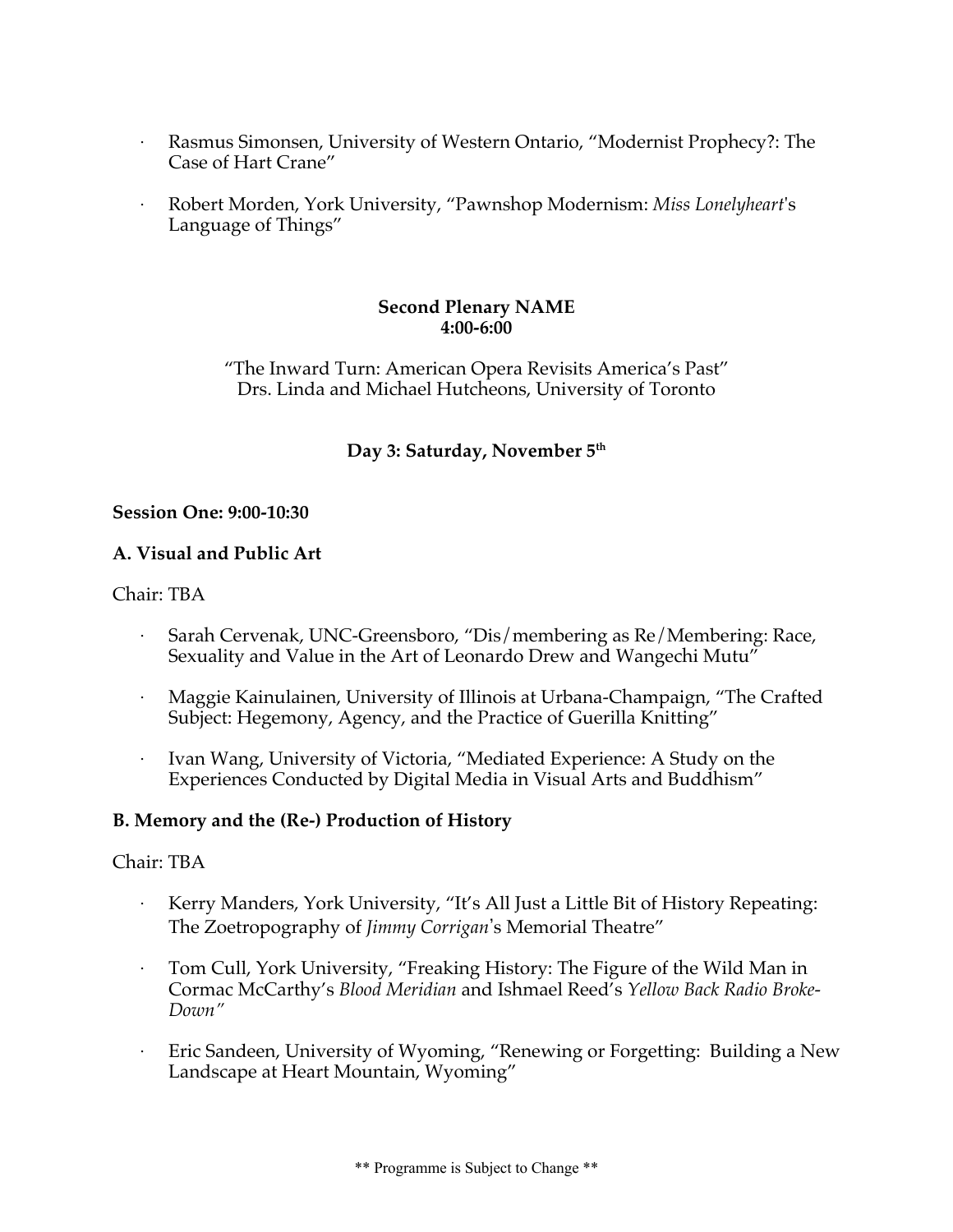Michael Davis, University of Cincinnati, "Opposing Freemasons, Defending Freemen: A History of Anti-Masonry"

## **C. Renewal on the Right**

## Chair: TBA

- Jon Geelen, University of Windsor, "Remember, Repent and Return: Narrative and Memory in the Resurgence of the Christian Right in the United States"
- · Bruce Tucker, University of Windsor, "The Revolutionary Tradition in Post 9/11 American Political Culture"
- Jason Blahuta, Lakehead University, "A Machiavellian Interpretation of the Tea Party Movement"

## **D. Ontological Returns in Digiculture & American Music**

## Chair: TBA

- · Benoît Faucher, Université de Montréal, "Out with the Old Recycling, In with the New Repurposing: Accelerated Sampling as the Language of Urgency"
- Sara Danièle Bélanger-Michaud, University of Toronto, "Musical Hauntology Beyond Nostalgia"
- · Jason R. D'Aoust, University of Western Ontario, "Music From Hell: Orpheus in America"

## **Session Two: 10:45-12:15**

## **A. Reviving Imperialism**

- Brian Foster, Carleton University, "'I Love Working for Uncle Sam! Lets Me Know Just Who I am!': An Elongated History of Anthropologists in the U.S. Army"
- · Neil Gerlach, Carleton University, "Justifying an American State of Exception: Biothrillers and the Ideology of the War on Terror"
- Bryce Traister, University of Western Ontario, "Freedom and Democracy, Transnational Style"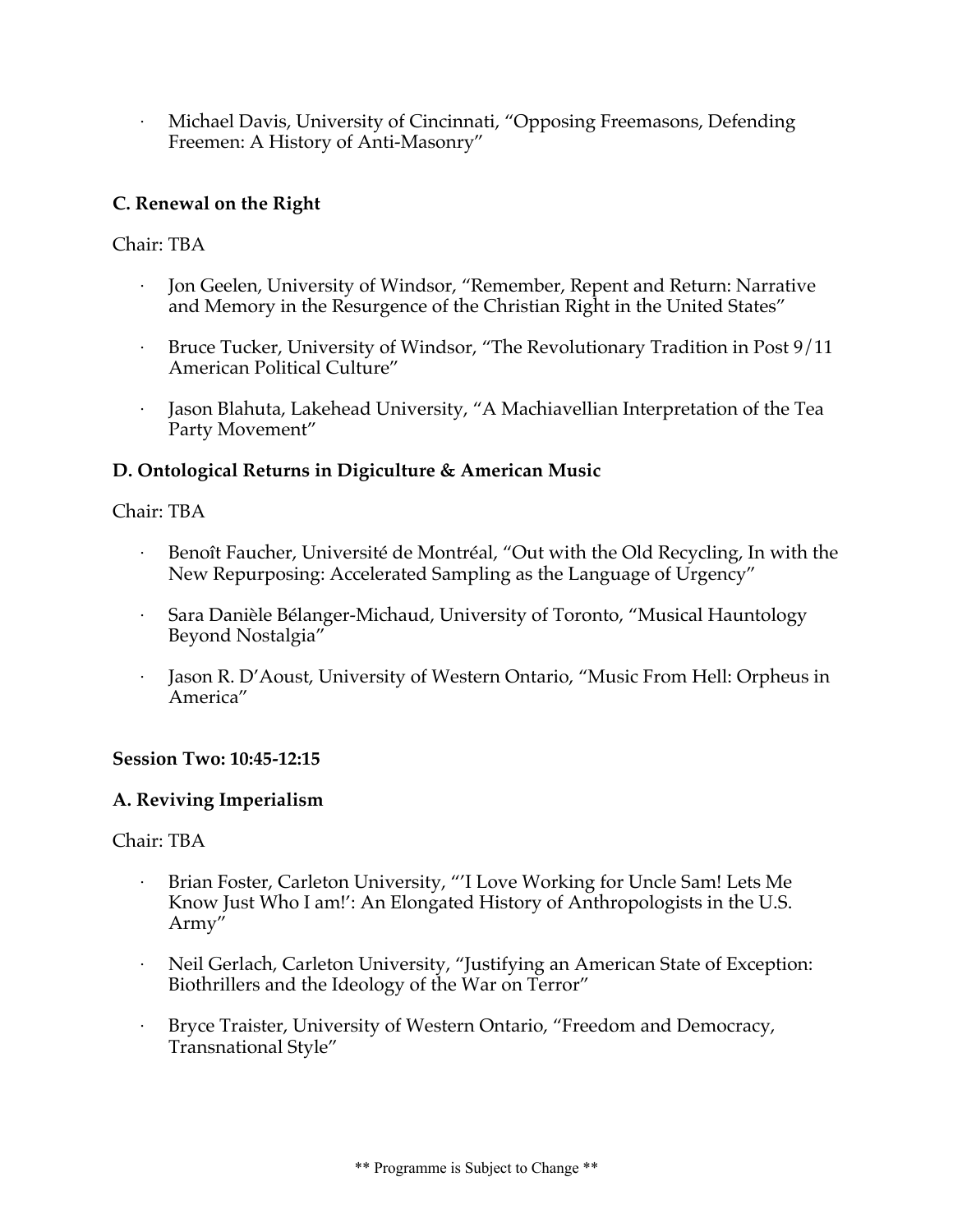· Frédérick Gagnon, Université du Québec à Montréal, "The (Digital) 'Imperial Temptation'; U.S. Imperialism, Militarism and National Myths in War, Western and Sci-Fi Video Games"

# **B. The Politics of Iconographic Recycling in America**

## Chair: TBA

- · Aarnoud Rommens. University of Western Ontario, "Compulsive Repetitions of the Primitive: Border Gnosis in the Corpus of Guillermo Gómez-Peña"
- · Lucille Toth Colombié. University of Southern California, "Don Draper, The Impossible Hero of a Cleanse America"
- Ian McCausland, York University, "Woman as Symptom of Can: Transference and American Nostalgia in Old Milwaukee's Pin-up Girl Campaign"

## **C. What do Things Want?**

## Chair: TBA

- · Catherine Lemieux. University of Montreal, "From the New Old to the Authentic Fake – Philosophical Perspectives on Kitsch in American Fleamarkets"
- · Robert S. Covolo, Fuller Seminary, "Fashioning Culture: The Romantic Roots of Aesthetic Renewal"
- · Julie Sando, University of Windsor, "Loving (In Stereo)"

## **D. Conformity, Capitalism, and Community**

## Chair: TBA

- · Michele Krugh, George Mason University, "Crafting an Ethical Community: The Consumption of Handmade Commodities"
- · Luke Bresky, St. Mary's University College, "Japhy Ryder's Footprint: Kerouac's Rucksack Revolution in Consumer Culture"
- · Petra Slinkard, Indianpolis Museum of Art, "Dreadlocks in Babylon; Caucasians and Dreadlocks"

### **Lunch: 11:45 - 1:15 Annual General Meeting**

## **Session Three: 1:30 - 3:00**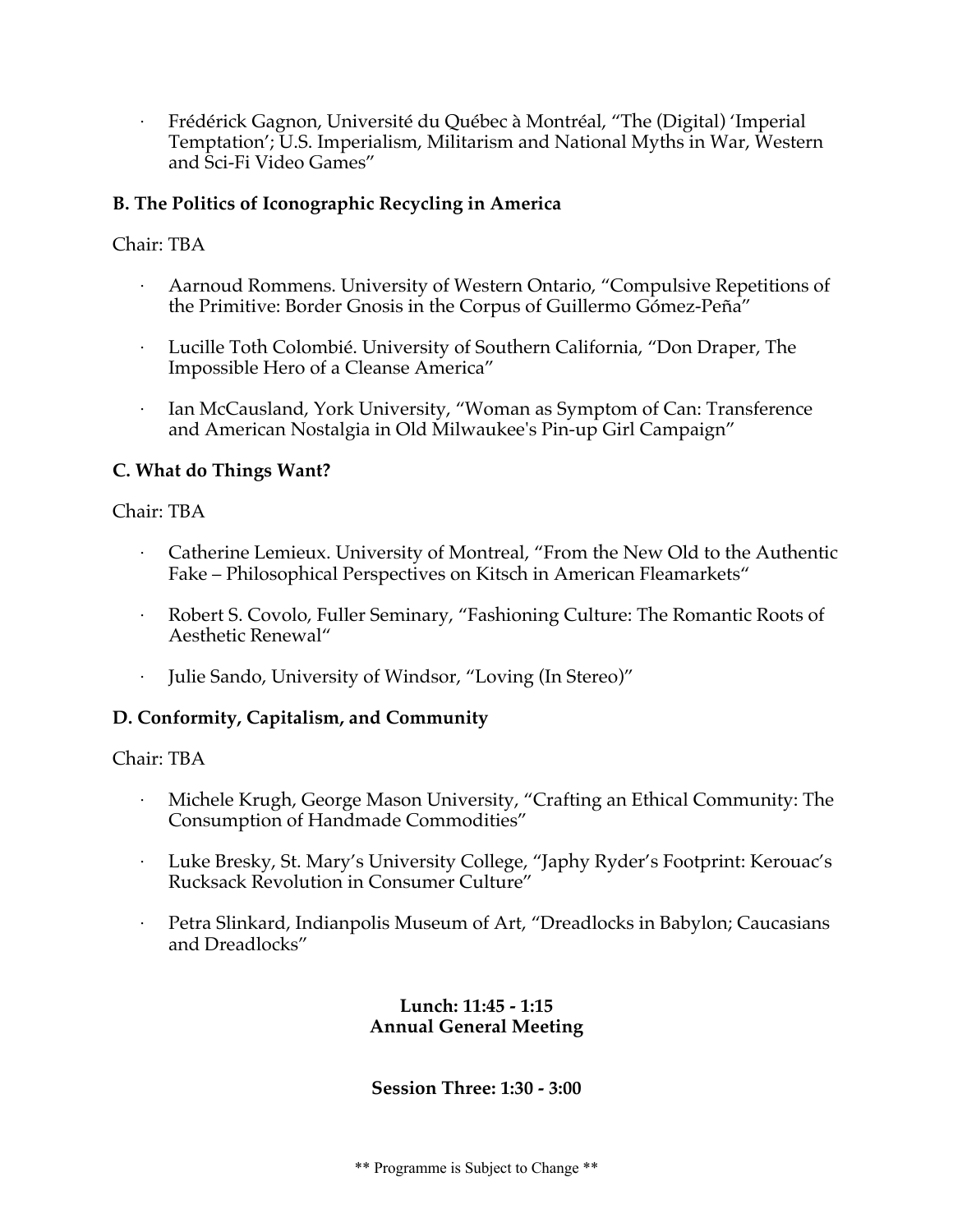# **Third Plenary NAME**

"The Reality of My Surroundings: What Colson Whitehead and Fishbone Can Teach Us About Producing Blackness in America" Dr. Anthony Stewart, Dalhousie University

### **Session Four - 3:15 - 4:45**

### **A. Renewing the Vietnam War in American Memory**

### Chair: TBA

- Liam van Beek, University of Toronto, "'Not all women wore love beads in the sixties': The Vietnam Women's Memorial and the Aesthetics of Renewal"
- · Robert Hall, University of Ottawa, "Black Vietnam War Veterans Interpret American Exceptionalism"
- Alena Papayanis, Birkbeck College, "The Regeneration of America: Gender, National Identity and the Gulf War"
- Geoffery C. Stewart, University of Western Ontario, "Henry Cabot Lodge as High Commissioner: A Renewed Appraisal of America's Ambassador to Ngo Dinh Diem's Vietnam"

## **B. Renewing Affects**

Chair: TBA

- · Dana Dragunoiu, Carleton University, "Vladimir Nabokov and the Poetics of Courtesy"
- · Mary Esteve, Concordia University, "Toward a Revisionist History of Postwar Happiness"
- Sarah Wilson, University of Toronto, "Realistic Reforms"

## **C. Re-Writing Music**

- · Troy Rhodes, Concordia University, "The Creative Advance: How Remix Makes the Familiar Novel Again"
- · Hilarie Ashton, New York University, "The Doppelganger Artist: Reuse and/or Originality in Postmodernity and Popular Music"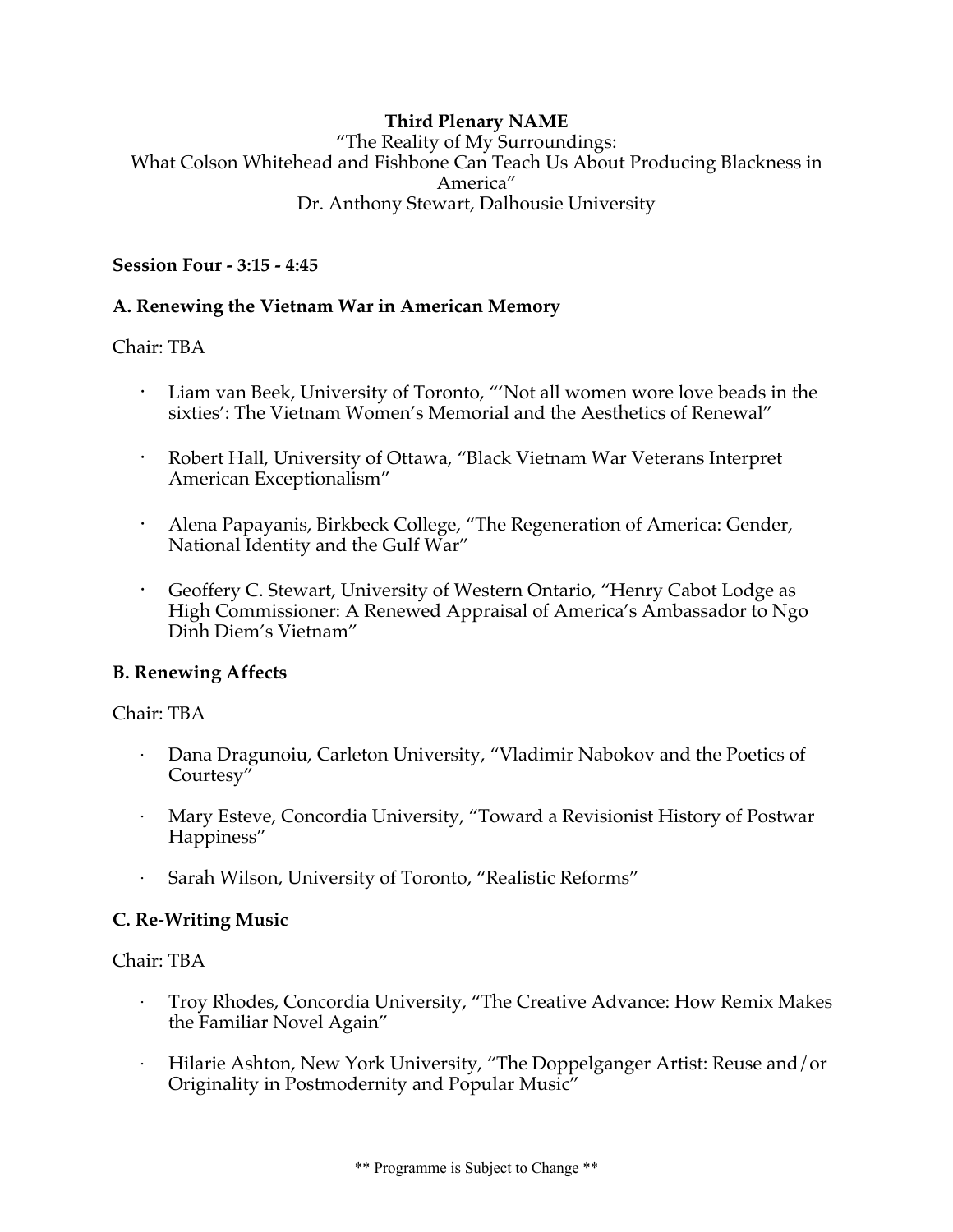· Jesse Stewart, Carleton University, "Spinning Hip Hop as 'the New Jazz': Aesthetic Renewal and Cultural Memory through Hip Hop Turntablism"

# **D. Intimacy in a Digital Age**

## Chair: TBA

- · Lucy Leake, Plymouth College of Art, "Making Pasts: Investigating the Sustainability of Family Stories in a Digital Age"
- · Victoria Niva Millious, Queen's University, "The Nostalgic Womb: Examining the Return of Memento Mori Photography in the Era of 4D Fetal Imaging"
- · María Lourdes De Panbehchi, Virginia Commonwealth University, "Hipstamatic, an App for Nostalgia of the Recent Past"

## **Session Four: 5:00 - 6:30**

## **A. Religious Renewal(s)**

Chair: TBA

- · Stefanie Stiles, University of Waterloo, "Aspirational Christianity in the Shadow of the Financial Crisis"
- · David Drysdale, University of Western Ontario, "Born Again American: Tea Party Conversion Narratives"
- · Judy Ehrentraut, Carleton University, "Secularists, Fundamentalists, and the Divine: Grotesque Satire in Flannery O'Connor's Fiction"

# **B. Frontier Violence and Foundational Myths**

Chair: TBA

- · Anna Peppard, York University, "From Tonto to Mr. T: *The A-Team* and the Transformation of the Western in Post-Vietnam America"
- · Erik Mortensen, Wilfrid Laurier University, "Vigilantes, Politics and Youth of the Nation"
- Brian Froese, Canadian Mennonite University, "Road of a Thousand Terrors: Retelling the Frontier Myth in Horror Film"

# **C. Heternormativity and Sexuality**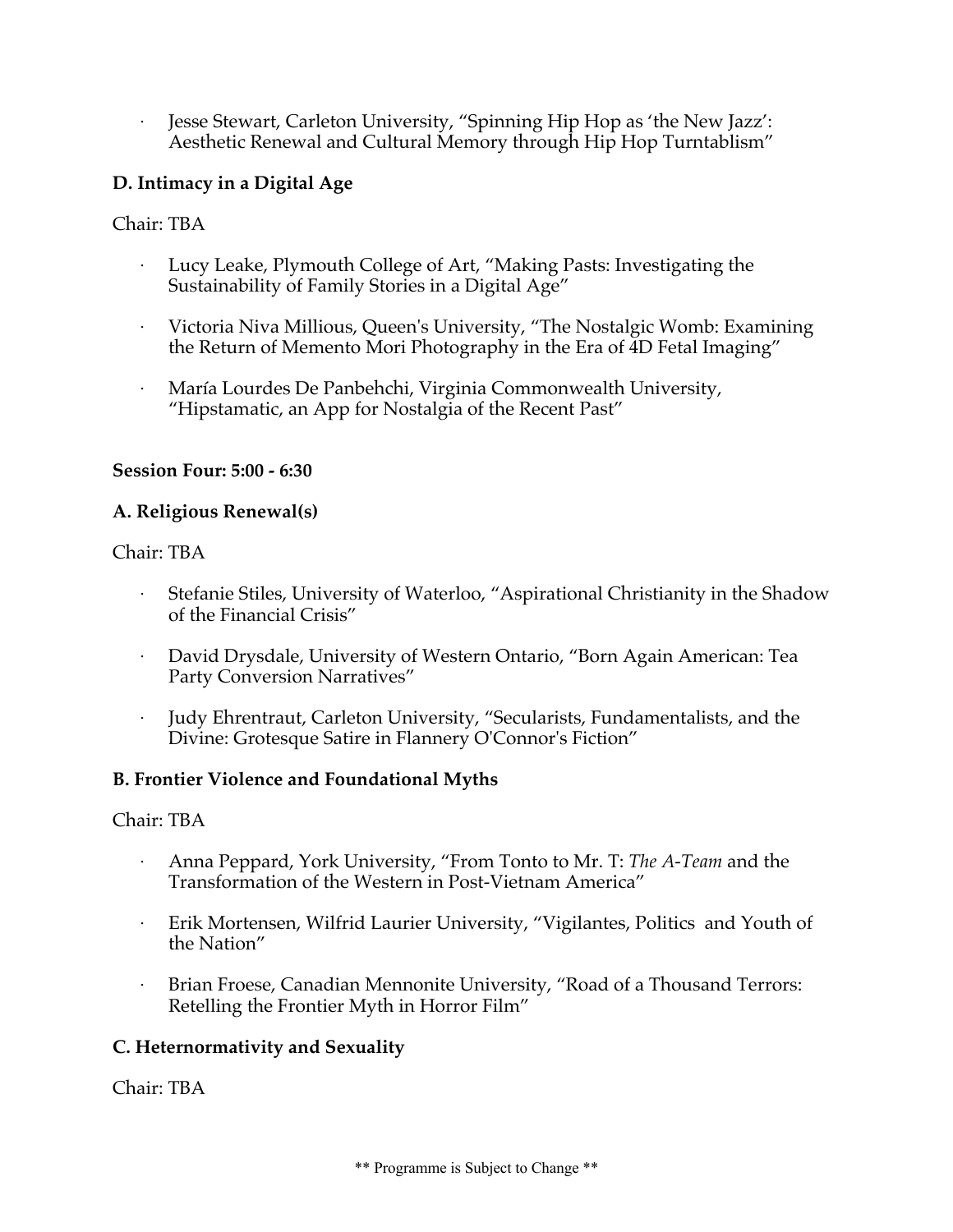- Lynne Evans, Dalhousie University, "'You see, it is the dawn of a new era': The (Re)Imagining of America in Charlotte Perkins Gilman's *Herland*"
- · Jason Haslam, Dalhousie University, "Fritz Lang's America: Metropolis, Howl, and the Queer (in the) Machine"
- Spencer Morrison, University of Toronto, "Everything you put your hands on comes to pieces:" Private Optimism in Baldwin's *Giovanni's Room*"

## **D. Rebranding Political Tradition**

Chair: TBA

- Michael Epp, Trent University, "Manufacturing Publics: Propaganda, the Declaration of Independence, and the International Centre for the Study of Radicalisation and Political Violence"
- · Ira Wells, Wilfrid Laurier University, "American Polemic"
- · Ryan J. Kirkby, University of Waterloo, "Vintage Politics: Vietnam Vets, Tea Partiers, and the Dissolution of the Left-Right Dichotomy"

### **7:00 Conference Banquet**

## **Cash Bar and Dance, open to all, will follow**

#### Day 4: Sunday, November 6<sup>th</sup>

#### **Session One: 9:00-10:30**

#### **A. Neo-Taxation, Neo-Consumption, Neo-Community**

- Scott Aquanno, York University, "Reinventing Monetary Policy: The New Politics of Central Banking"
- Guy Charlton and Carsten Nickel, Auckland University of Technology, "The Political Economy and the Policy Framing of Progressive Income Taxation in the United States and Germany"
- Stephen Schryer, University of New Brunswick, "The Slum of Innermost Being: The Changing Face of Poverty in Saul Bellow's Fiction"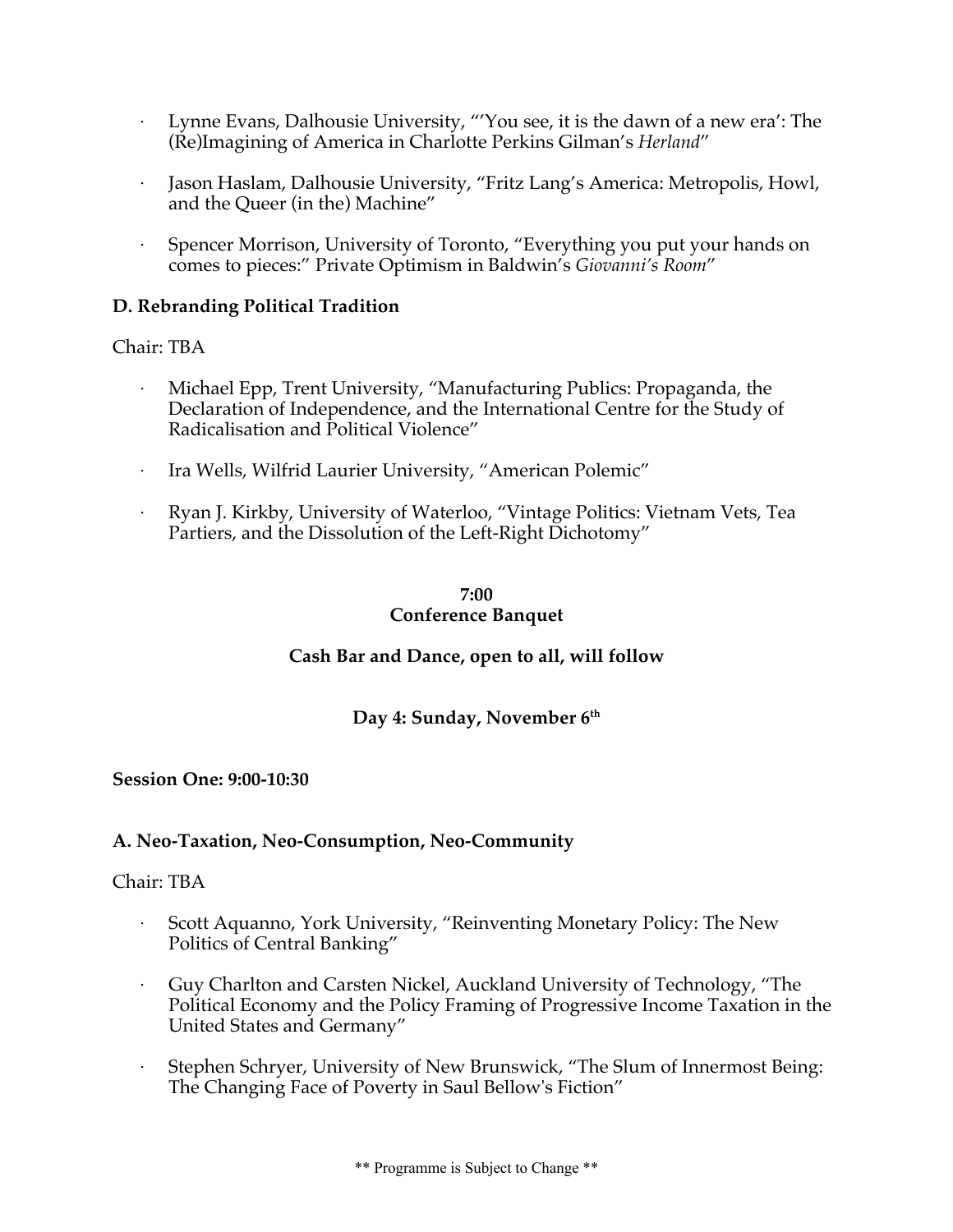# **B. Age Reconsidered**

## Chair: TBA

- Patricia Life, University of Ottawa, "Renewal of Work and Age: The Utopian Novels of Bellamy, Morris and Russ"
- · Art Redding, York University, "A Finish Worthy of the Start: The Poetics of Age and Masculinity in Clint Eastwood's *Gran Torino*"
- · Carol Easton, Athabasca University, "Neighbourhood Placemaking and the Transportation Conundrum - New Map Required"

## **C. Intellectuals (re-) Define America**

## Chair: TBA

- William Gleberzon, York University, "Randolph Bourne and the American Alienated Young Intellectuals of the 1920s"
- Kim Banion, University of Nebraska-Lincoln, "Revising the Revolution: The War of Independence in Mid-Nineteenth-Century Literature"
- · David Heckerl, St.Mary's University, "A Harmony Inaudible to Men': Stanley Cavell's Aesthetic Renewal of Transcendentalism"
- Brad Bannon, University of Western Ontario, "Coleridge, Emerson and the Renewal of Edwardsean Theology"

## **Session Two: 10:45-12:15**

## **A. The Transformative Power of Publishing**

## Chair: TBA

- Jenna Hunnef, University of Toronto, "The Law, the Man, and the Child: The Composition, Adaptation, and Revision of *True Grit*"
- · Talia Regan, University of Toronto, "Republishing Parker; The Portability of Meaning in Dorothy Parker's *Arrangement in Black and White*"
- · Cindy McMann, Wilfrid Laurier University, "Re-imagining Lolita on the Covers of Nabokov's Novel"
- Brad Congdon, Dalhousie University, "'Leading with the Chin': Ernest Hemingway and *Esquire* in the 1930s"

## **B. Theatrical Re-Creation**